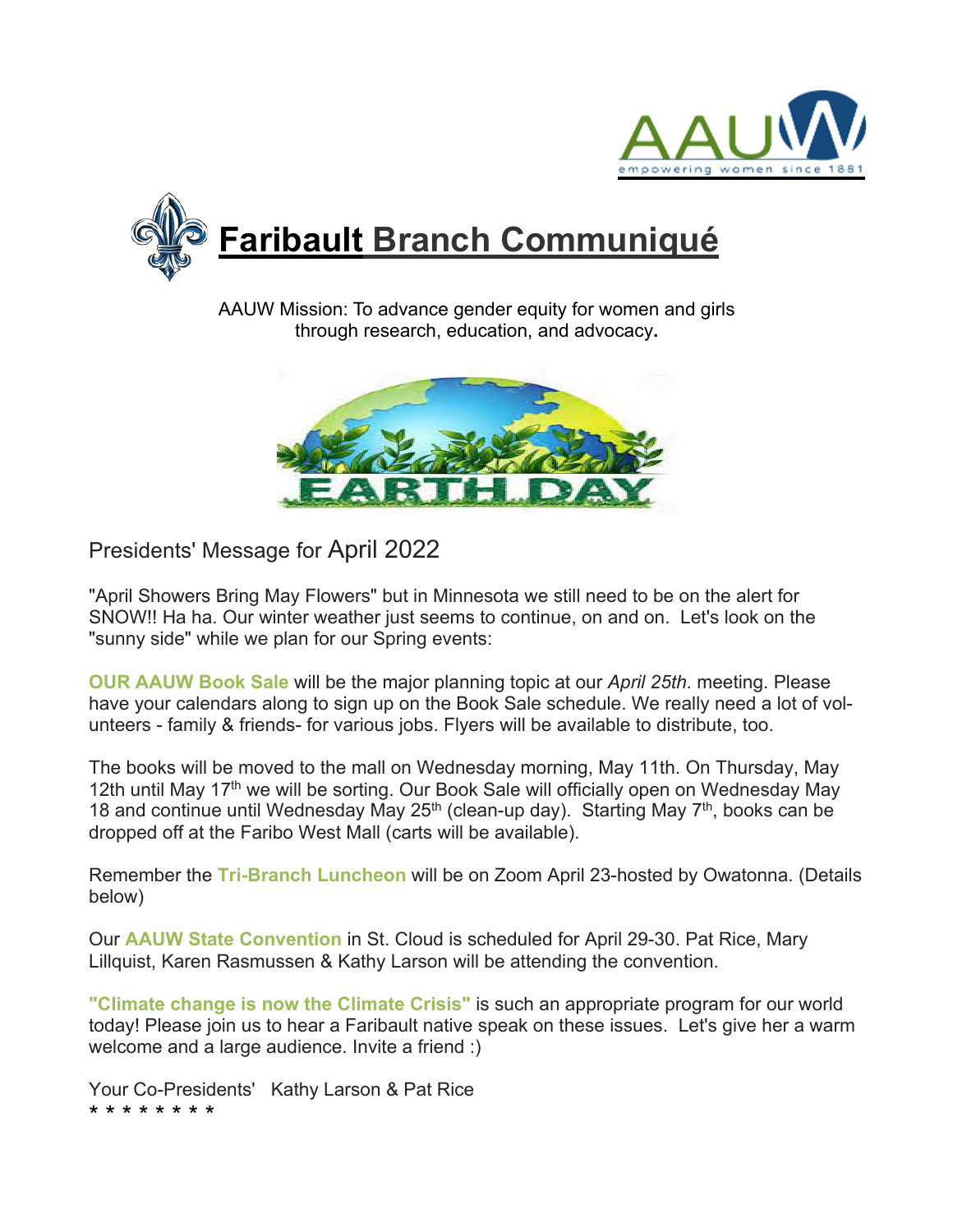### April Branch Meeting Monday, April 25 Rice County Historical Society

HEIMALE

Business Meeting 6:15 (Book Sale details) Program 7:00

April Program -- Climate Challenges

Faribault native, Amelia (Amy) Vohs, is an attorney for the Minnesota Center for Environmental Advocacy. MCEA's mission includes working in the courts, at the legislature and with public groups to enact, strengthen and enforce smart environmental law. They educate the public about environmental issues and support communities in efforts to protect the environment.

Amy will share her wisdom, experiences, and the challenges facing us. Bring your questions, and guests, as we learn about this urgent concern.

## AAUW Book Sale *May 18 – 24 Faribault West Mall*

*I have attached the Book Sale sign up sheets. As you will see, there are still tons of opportunities to work.* 

We are looking forward to another successful book sale after a pandemic enforced hiatus of two years. To ensure that we have enough help during sale days, we ask that our members volunteer to work **at least two** shifts. Sign-up sheets will be available at our April branch meeting and at our Saturday coffee socials. In addition, I will use email to let members know about days and times still needed to be filled. You can get back to me with email, text, or phone.

Reminder emails will be sent out to workers the day before their shifts. I know that unexpected things come up and members sometimes need to cancel but it would really help if each person took responsibility for finding her own replacement. Just let me know of any changes.

Together we can get the job done!! Liz Hartman

Email: ethartmanariz@gmail.com Phone or text: Cell # 507/339/0527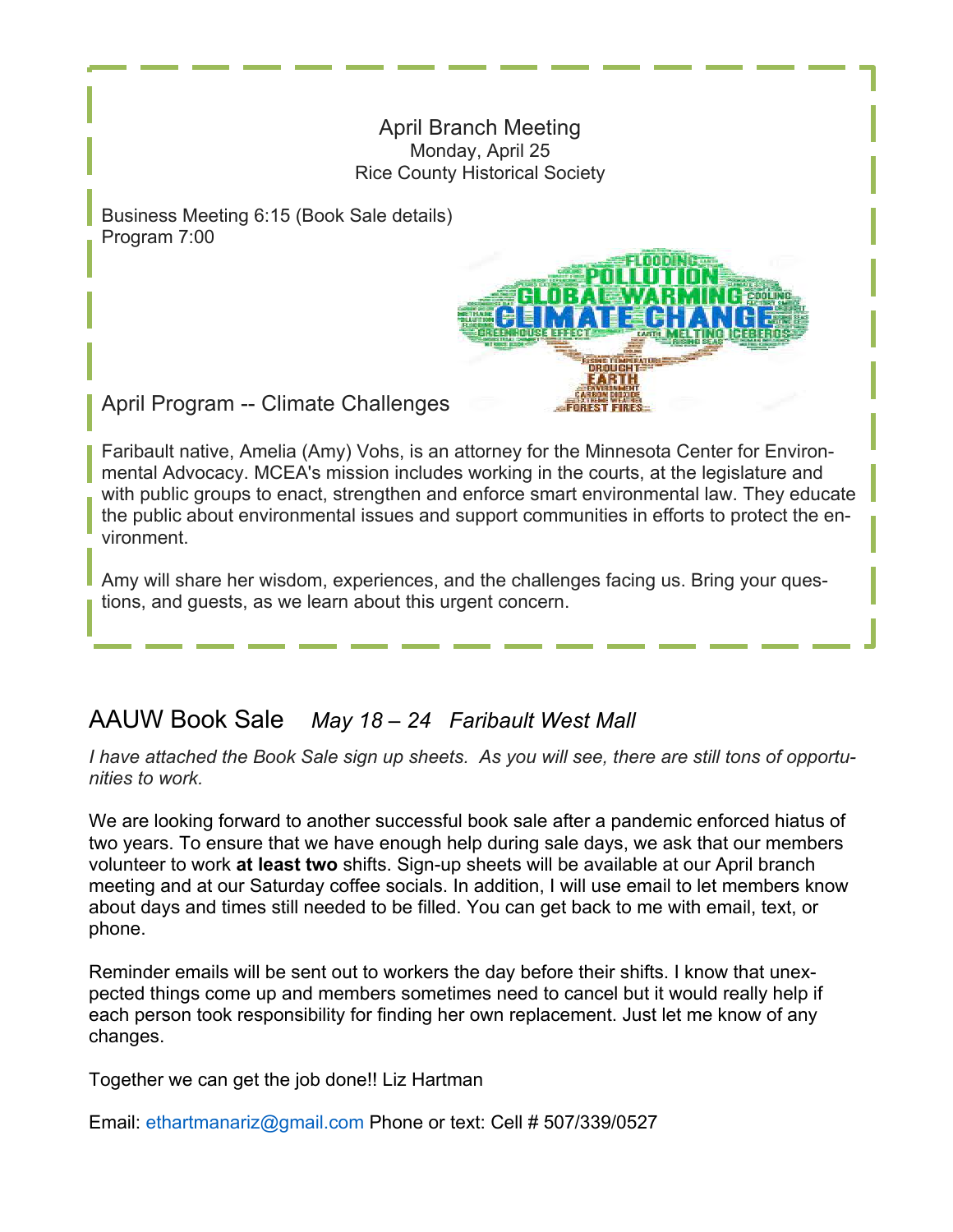

### **Calendar of Events**

| <b>Saturday April 16 Coffee</b>                                 |                                                                                                                                                                                                                                                                             | $10:30$ am                        | Crack of Dawn                         |
|-----------------------------------------------------------------|-----------------------------------------------------------------------------------------------------------------------------------------------------------------------------------------------------------------------------------------------------------------------------|-----------------------------------|---------------------------------------|
| <b>Thursday April 21</b>                                        | <b>Book Club</b>                                                                                                                                                                                                                                                            | 2pm                               | <b>Barb Dubbels</b>                   |
| <b>Friday April 22</b>                                          | Earth Day "Humankind has not woven the web of life. We are but one<br>thread within it. Whatever we do to the web, we do to ourselves. All<br>things are bound together  all things connect." — Chief Seattle<br><b>Saturday April 23</b> Tri-branch Meeting via Zoom 11:30 |                                   |                                       |
|                                                                 | Monday April 25 AAUW Branch Meeting 6:15 business mtg.                                                                                                                                                                                                                      |                                   |                                       |
|                                                                 |                                                                                                                                                                                                                                                                             | 7:00 program "Climate Challenges" | <b>Rice County Historical Society</b> |
| Friday and Saturday April 29-30 AAUW State Convention St. Cloud |                                                                                                                                                                                                                                                                             |                                   |                                       |
| * * * * * * * * * *                                             |                                                                                                                                                                                                                                                                             |                                   |                                       |

## **Tri-Branch Luncheon**

From: Eileen Newhouse <einewhouse@gmail.com> Owatonna Branch

### AAUW Virtual Tri-Branch Meeting on Saturday, April 23 at 11:30

If you watched any of the Supreme Court confirmation hearings for Judge Ketanji Brown Jackson, you heard a lot about federal sentencing guidelines! How timely then that our Tri-Branch meeting speaker is chair of the Minnesota Sentencing Guidelines Commission. We look forward to having you join us virtually for what promises to increase our understanding of an important element of our criminal justice system.

Please share this link with your branch members. A reminder will go out closer to the date of the meeting. We have also posted the link on our AAUW Owatonna website: owatonnamn.aauw.net

Topic: AAUW Tri-Branch Meeting - Minnesota Sentencing Guidelines Time: Apr 23, 2022 11:30 AM Central Time (US and Canada)

Join Zoom Meeting https://us02web.zoom.us/j/85713743811?pwd=NFFMZjZ1MTlCSHJIZjNRY2R6MEljUT09

Meeting ID: 857 1374 3811 Passcode: 749967

`\* \* \* \* \* \* \* \* \*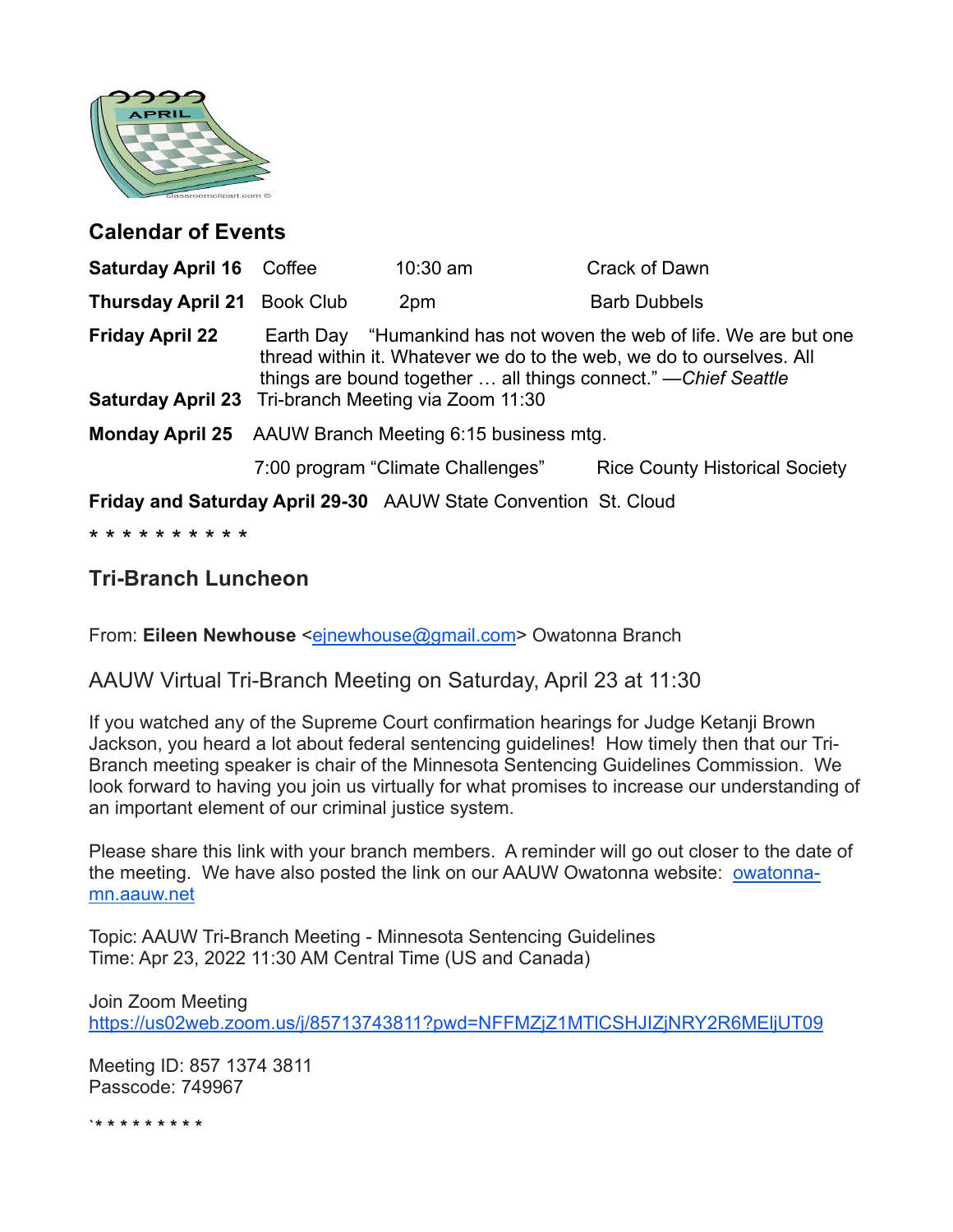### **Membership Memos:**



History was made on April 6th.,2022 when Justice Jackson became the first Black woman to the Supreme Court! AAUW Branches of the U.S.A. through the years have given support and voice to women's' issues. Remember our AAUW's mission is to advance gender equity for women and girls through research, education and advocacy. Tell your friends how AAUW has strived to help women obtain success and recognition in their jobs. We can accomplish so much more for women if we work together. It's only \$50 for your AAUW

membership for the first year. Encourage others to join us:)

Please contact: Kathy Larson - Membership Chair 1 - 507- 332-2525 kathyhilgerslarson@gmail.com

\* \* \* \* \* \* \* \* \*

### **Treasurer's Report**

Our balance is \$7,494.13 after March expenses. Rice County Historical Society meeting room use fee of \$25 and AAUW state convention dues of \$540 for 4 delegates were our March expenses

JoEllen Schulz \* \* \* \* \* \* \* \* \* \*



**BOOK CLUB NEWS** 

We met via Zoom in March to discuss *Educated* by Tara Westover. Westover wrote a memoir about her growing up years within a radical Mormon family. She was briefly home schooled but eventually graduated from college. Her journey overcoming her family background was astonishing.

April is Poetry Month and each will share some poetry of their choice. We will meet on Thursday, April 21 at 2pm. Maybe the porch will be warm enough!!

Barb Dubbels \* \* \* \* \* \* \* \* \* \*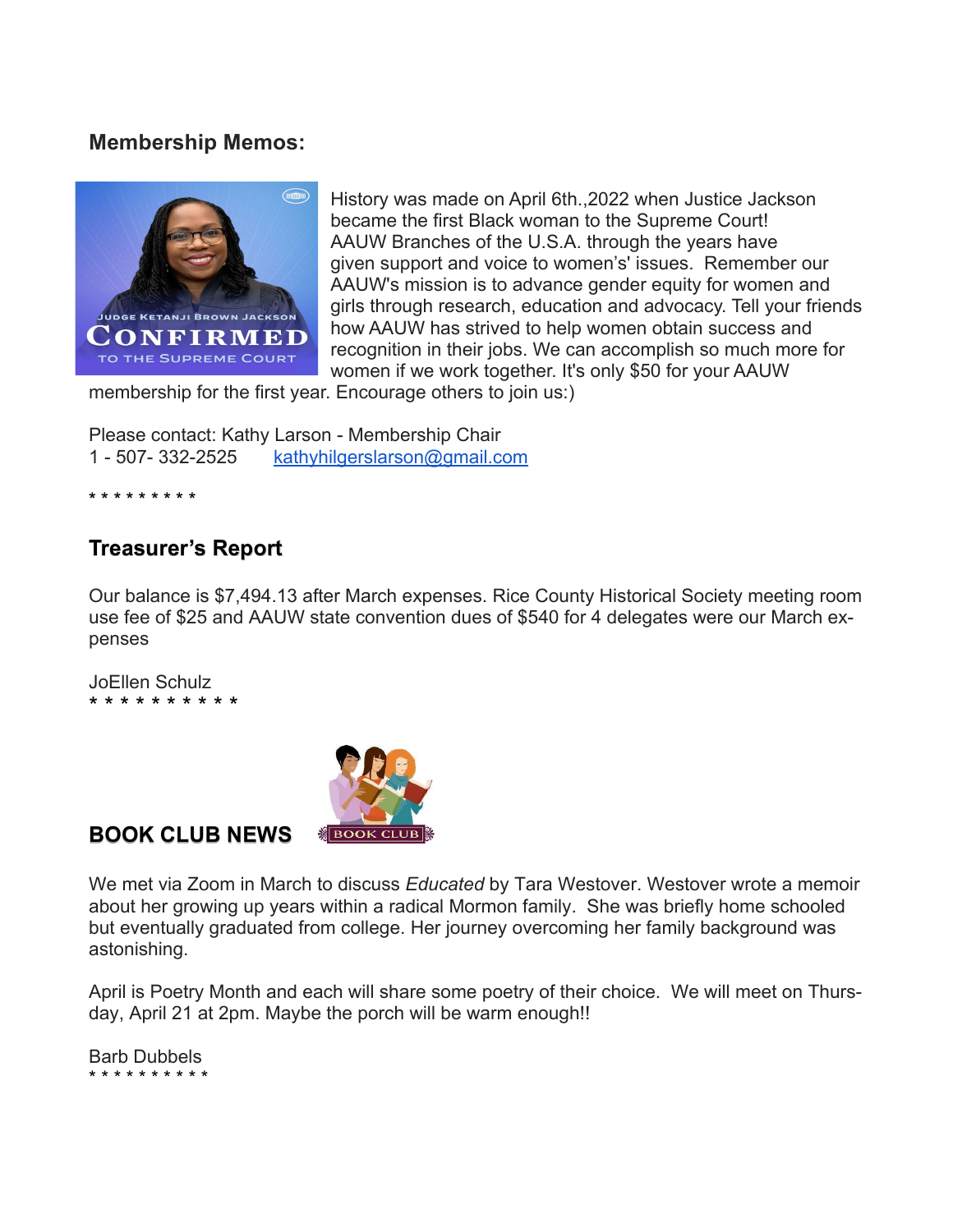

Hi Members,

Let's meet for coffee and treats at Crack of Dawn, 10:30 on Saturday, April 16th. Even if you're busy getting ready to host Easter you deserve a break!

Sue Olson \* \* \* \* \* \* \* \* \* \*

*The article and picture (below) from our March 28 branch meeting were published in the Faribault Daily News. Thanks Karen.*



Sue Garwood, Executive Director of the Rice County Historical Society, gave a presentation at the March meeting of AAUW on the "Women of Rice County." RCHS is seeking to have 100 biographies of women from all walks of life that lived and worked in Rice County. She explained the project and its challenges of trying to get stories of women because of the unexpected hole in our collective knowledge of the past. For example, all that is known of Mrs. Henry Sibley is from 12 letters that have been found that she wrote and mailed to Wisconsin. People that are interested in contributing a biography to the project can contact the RCHS at 1814 NW 2<sup>nd</sup> Ave., Faribault, MN or online at www.rchistory.org.

\* \* \* \* \* \* \* \* \* \*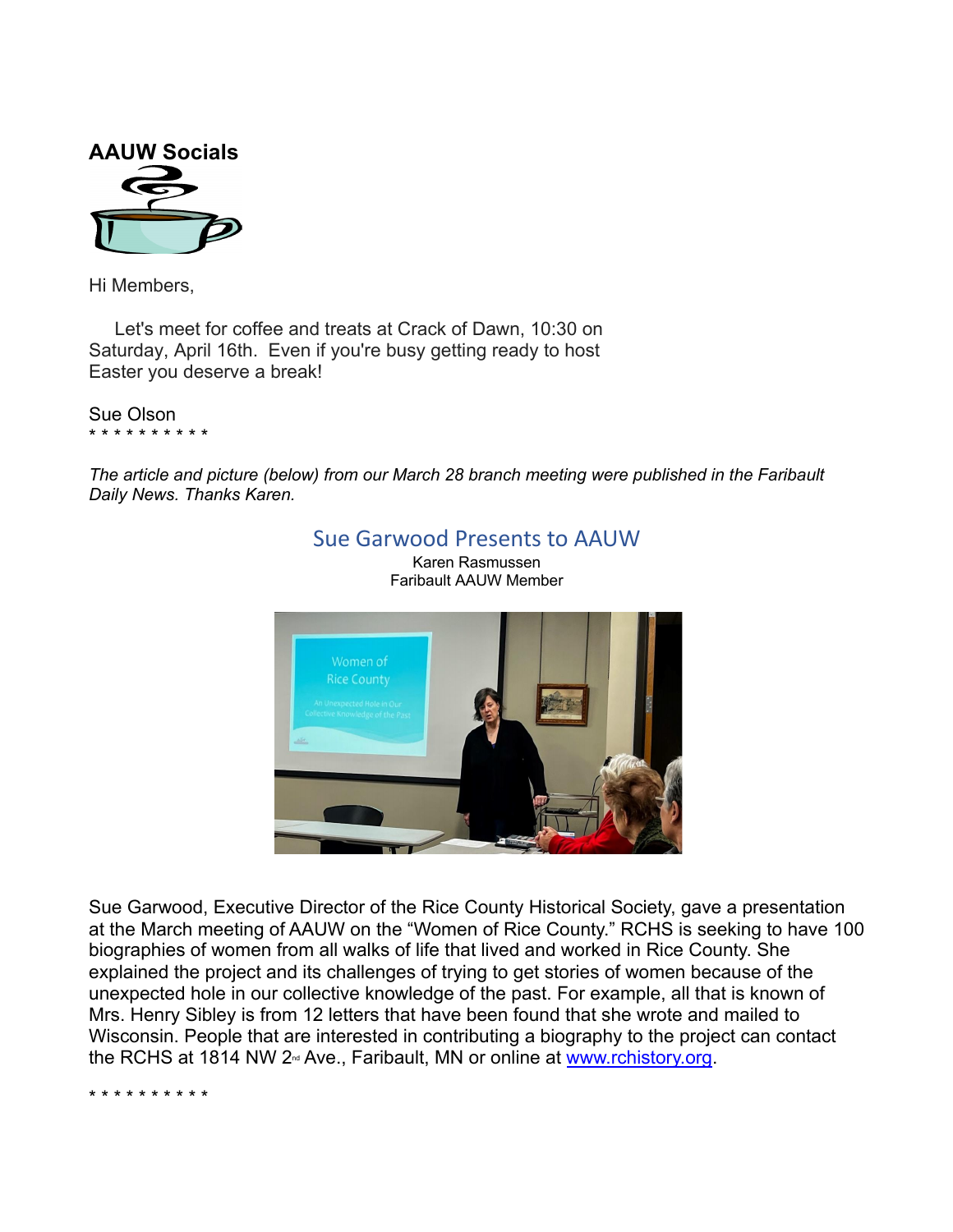### **Faribault AAUW Branch Meeting - March 28, 2022**

Co-president Kathy Larson called the March meeting of the Faribault Branch of AAUW to order at 6:25 p.m. at the Rice County Historical Society Museum. She welcomed those attending and introduced our guest for the evening, Lavonne Venero.

**Treasurer's Report:** JoEllen Schultz reported that our current balance was \$\$7,519.13. Expenses included \$540.00 for registration for our delegates to the state convention. She also sent payment for the AAUW T-shirt/sweatshirt fundraiser as submitted with the pre-paid orders from our members. Her report was approved.

**Secretary's Report:** Approved as written.

### **Announcements:**

- Kathy thanked Barb Dubbels, Pauline Schreiber, Rene Perrance, Gloria Olson, Karen Rassmussen and Kathryn Speulda for their articles published in the *Faribault Daily News* in celebration of Women's History month.
- April Events:
	- $\circ$  The Tri-Branch Luncheon will be held on April 23, 2022 and will be hosted by Owatonna. Because of concerns with the pandemic, the meeting will be held via ZOOM.
	- $\circ$  The monthly AAUW meeting of the Faribault branch will be held on April 25<sup>th</sup> at the RCHS Museum.
	- $\circ$  The AAUW state convention will be held April 29 $\text{m}$  30 $\text{m}$  in St. Cloud. Our 4 delegates are Pat Rice, Karen Rasmussen, Mary Lillquist and Kathy Larson.

### **New Business:**

Spring Book Sale:

- The Book Sale will be held May 18 $\text{m}$  May 24 $\text{m}$  at the Faribo West Mall.
- Moving day will be May 12<sup>th</sup>. Volunteers and truck are needed.
- Sorting days are May 12<sup>th</sup> to May 17<sup>th</sup>.
- Co-president, Pat Rice distributed a schedule for signing up to work shifts for sorting and for the sale.
- Advertising will include newspaper announcements, flyers, bank signage, social media posts, radio interviews and church bulletin inserts.

The meeting adjourned. K Pauline Schreiber introduced Sue Garwood, executive director of the Rice County Historical Society who presented an overview of the museum's ongoing project to create biographies of women who made significant contributions to Rice County history.

Respectfully submitted,

Ruth Hildebrandt, secretary

\* \* \* \* \* \* \* \*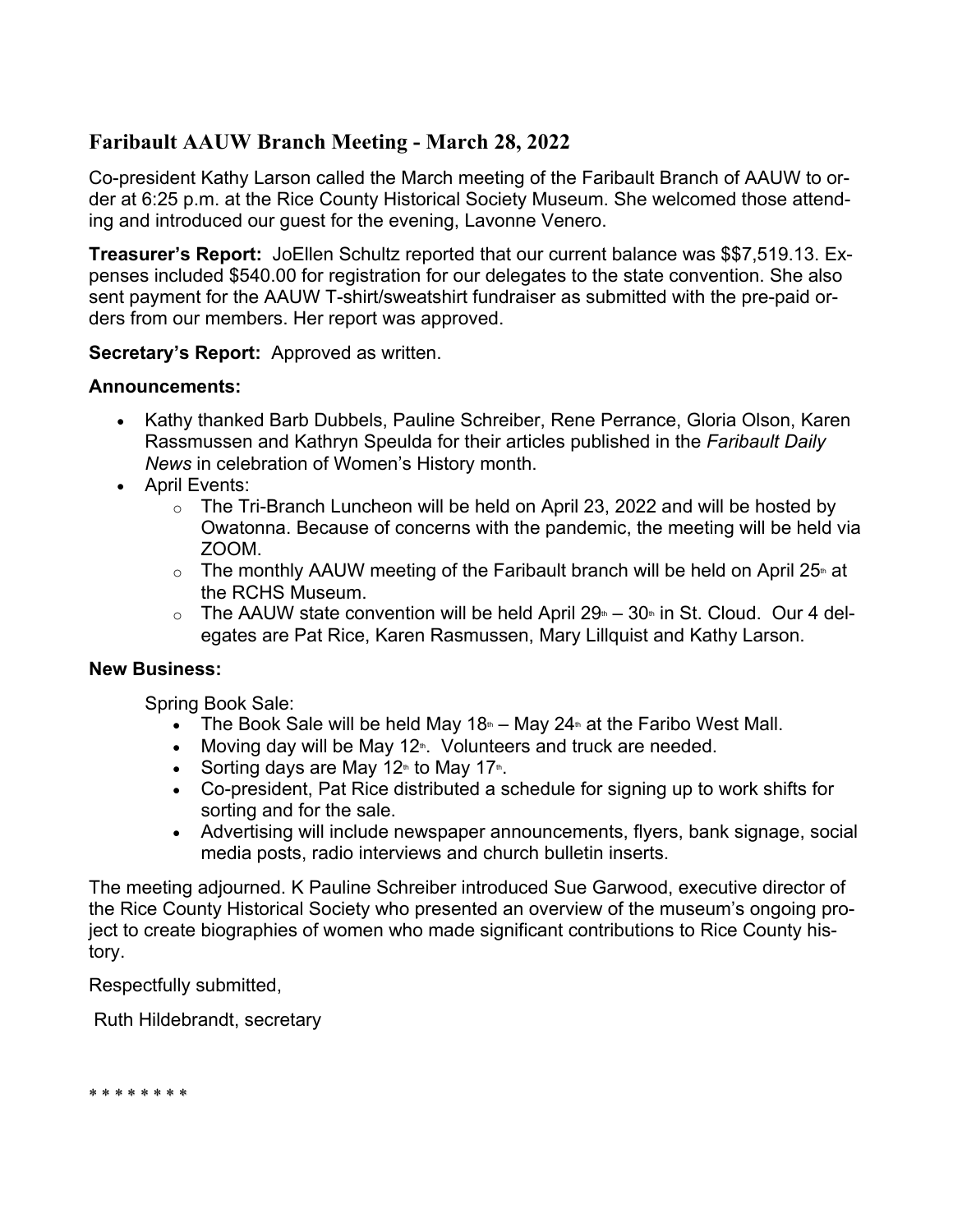Branch member, Sue Stout, continues to update us on what is happening in the Minnesota House and Senate. She takes them from their media services and none of her opinions are expressed here. We thank her for this important feature in our newsletters.

# Legislative Update

This is the time of year that the Minnesota Legislature begins to move large funding bills or Omnibus bills through the committees in anticipation of final passage by the House and the Senate. Information regarding some of these large bills are contained in this article and were taken from the information provided by the Minnesota House of Representatives and the Minnesota Senate Media Services from the week of April 4.

## Minnesota House of Representatives

\$259 million omnibus health finance and policy bill gets committee approval

With a sizable budget surplus at hand, now is the right time to make expansive investments to improve health care for all Minnesotans, says the sponsor of the omnibus health finance and policy bill Tine Liebling.

"As we work to emerge from the COVID-19 pandemic, the investments in this bill will improve the health of Minnesotans while reducing their costs," said Rep. Tina Liebling (DFL-Rochester).

The House Health Finance and Policy Committee approved HF4706, as amended by a delete-all amendment, Friday and sent it to the House Ways and Means Committee on a 10-7 party-line vote.

Liebling, chair of the committee, said the bill focuses on ways to support the behavioral health workforce, mental health workers, and community health workers, including grants, scholarships, and technical assistance.

Access to health care would also be increased, Liebling said, especially for seniors, people with a disability, and people in historically medically underserved communities.

Rep. Joe Schomacker (R-Luverne) said he is concerned the bill would create too much bureaucracy, doesn't do enough to help the state rein in health care costs, and that the proposed changes to MinnesotaCare could have unintended negative consequences.

Policy provisions in the omnibus health finance and policy bill include those that would:

- improve access to Medical Assistance for people with disabilities by fixing the "spend-down" limit;
- establish loan forgiveness programs for health care workers, including those serving in rural and underserved areas;
- establish a MinnesotaCare public option effective Jan. 1, 2025;
- permit all enrollees to opt out of managed health care plans;
- expand the community health worker workforce;
- fund eight regional drug overdose prevention teams;
- establish a voluntary home visiting program for families expecting or caring for an infant;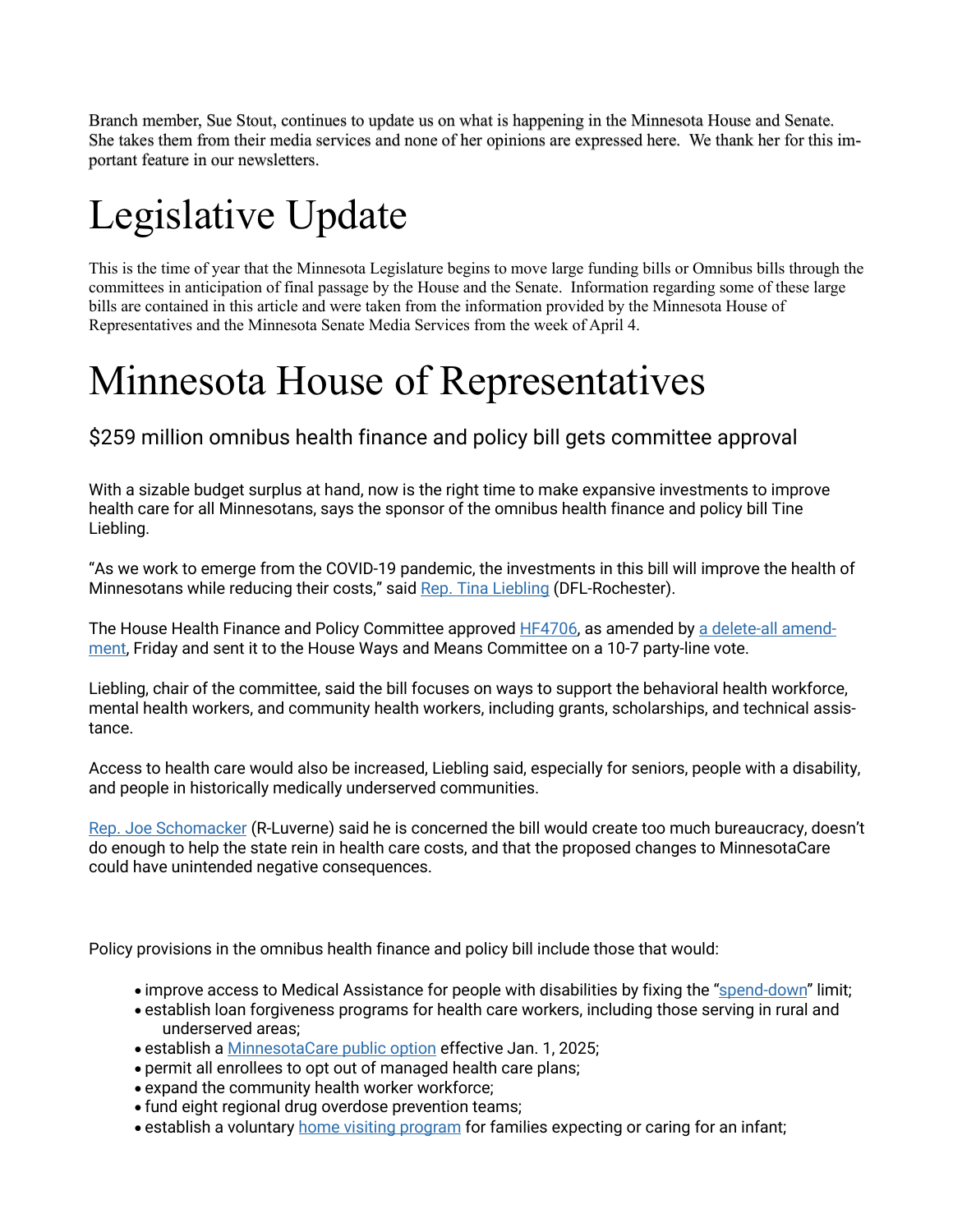- lower patient enrollment fees for the medical cannabis program to \$40;
- establish the Emmett Louis Till Victims Recovery Program;
- distribute no-cost COVID-19 tests, masks, and respirators to individuals;
- establish a Health Care Affordability Board authorized to set health care spending growth targets;
- expand adult dental coverage under Medical Assistance;
- establish a dental home pilot project; and
- establish a grant program for remediation of lead sources in drinking water in schools and child care settings.

### **\$100 million in new money, increased college access part of higher ed bill approved in committee**

(Excerpts from article by House of Representatives Reporter Pratic Joshi)

A plan to expand postsecondary opportunities for more Minnesotans got a passing grade Wednesday April 6th.

Sponsored by Rep. Connie Bernardy (DFL-New Brighton), a a bill was approved 11-6 along party lines by the House Higher Education Finance and Policy Committee.

On its way to the House Ways and Means Committee, the omnibus higher education finance and policy bill would provide \$100 million in supplemental funding in fiscal year 2023, with \$57.46 million going to the Office of Higher Education, \$32.53 million to the University of Minnesota, and \$10 million to the Minnesota State system.

#### [MORE: View the spreadsheet]

The bill would open doors and opportunities for Minnesota students and their families, helping them get their education credentials and employable skills for long-term economic prosperity of the state, Bernardy said.

Rep. Michael Howard (DFL-Richfield) called the bill a targeted effort to help students afford college. "It's incredibly reasonable."

Lifting the "most needy" is the right thing to do, so no one is left out, added Rep. Mohamud Noor (DFL-Mpls).

In part, the bill would create a grant program for state college students that would cover any remaining tuition and fees based on the recipient's reported family income. It would also create a grant program to assist in creating or expanding postsecondary programs for students with intellectual disabilities.

It would add \$3.24 million for American Indian scholarships, \$1.5 million for grants to underrepresented student teachers, \$731,000 for student emergency assistance, and \$493,000 to the state grant program.

#### [MORE: Additional bill details]

Republicans see some positives, but also note the bill is lacking in a number of areas.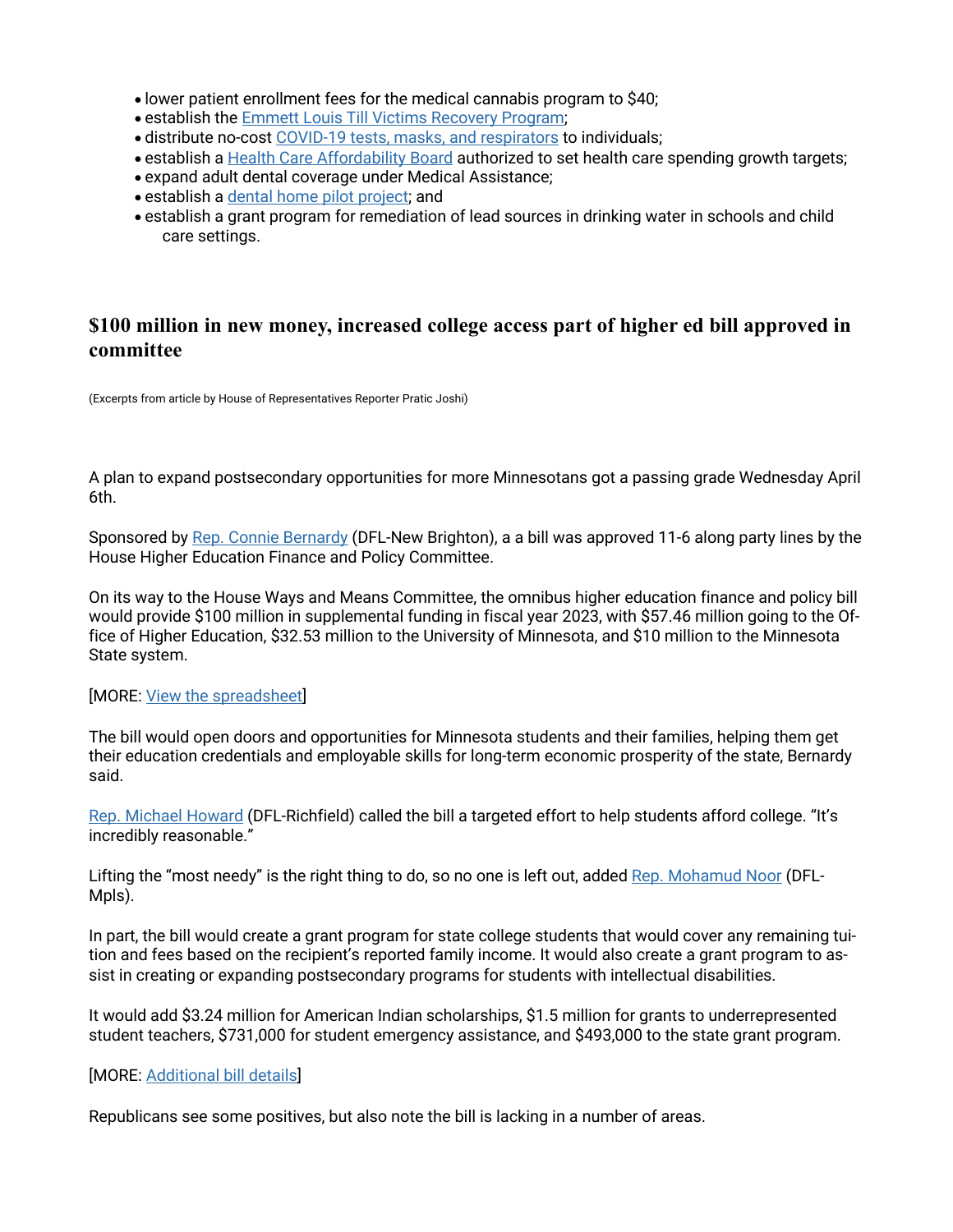For example, Rep. Jon Koznick (R-Lakeville) wondered about a lack of tuition freezes at four-year colleges. Families who pay through for their wards would ultimately bear the cost of eliminating tuition for lower and middle income students at two-year colleges as proposed in the bill, he said.

Rep. Marion O'Neill (R-Maple Lake) said the systems always ask for more funding, but it doesn't always directly benefit students first. She said the University of Minnesota recently raised tuition by 1.5% while giving raises to administrators.

Sympathetic to their funding needs, Rep. Sondra Erickson (R-Princeton) said it's a violation of state statute to directly appropriate funds for the operation of tribal colleges that are not under state's jurisdiction. "We would need specific policy to support that."

The companion, SF3510, sponsored by Sen. David Tomassoni (I-Chisholm), awaits action by the Senate Finance Committee.

## Minnesota State Senate

(Information from the Minnesota Senate Media Services on actions taken by the Minnesota Senate)

### **Senate Passes Bill Extending Minnesota Premium Security Plan**

On a vote of 47-20, the Senate approved the conference committee report Thursday, March 31, to extend the Minnesota Premium Security Plan, also known as reinsurance, for three more years.

Sponsored by Senator Gary Dahms, R-Redwood Falls, the bill allocates \$700 million to a reinsurance fund, which assists health care insurance companies providing plans in the individual market to cover high-cost claims. About 180,000 Minnesotans purchase their insurance in the individual market, and proponents contend state-funded reinsurance is a necessary tool to limit premium increases. Opponents argue that reinsurance does not address the causes of high health care costs.

### **Bill providing Drought Relief Passes Senate**

The Senate unanimously passed a bill Thursday, March 31, providing relief to farmers impacted by the 2021 drought. Sponsored by Senate Agriculture Chair Torrey Westrom, R-Elbow Lake, the bill allocates \$10 million dollars, the bulk of which supports grants of up to \$5,000 for producers of livestock and specialty crops, to farmers located in counties throughout the state.

The bill also includes funds to reimburse farmers who secured drought relief loans. In response to the recent avian influenza outbreak, the measure further appropriates \$1 million to the University of Minnesota's Veterinary Diagnostic Laboratory for testing equipment.

Members of both parties spoke in support of the bill, recognizing the important contributions of Minnesota's farmers. Westrom cited a bumper stick on the back of his grandfather's pickup that stated, "If you complain about farmers, don't talk with your mouth full." The bill was sent to the House of Representatives for concurrence.